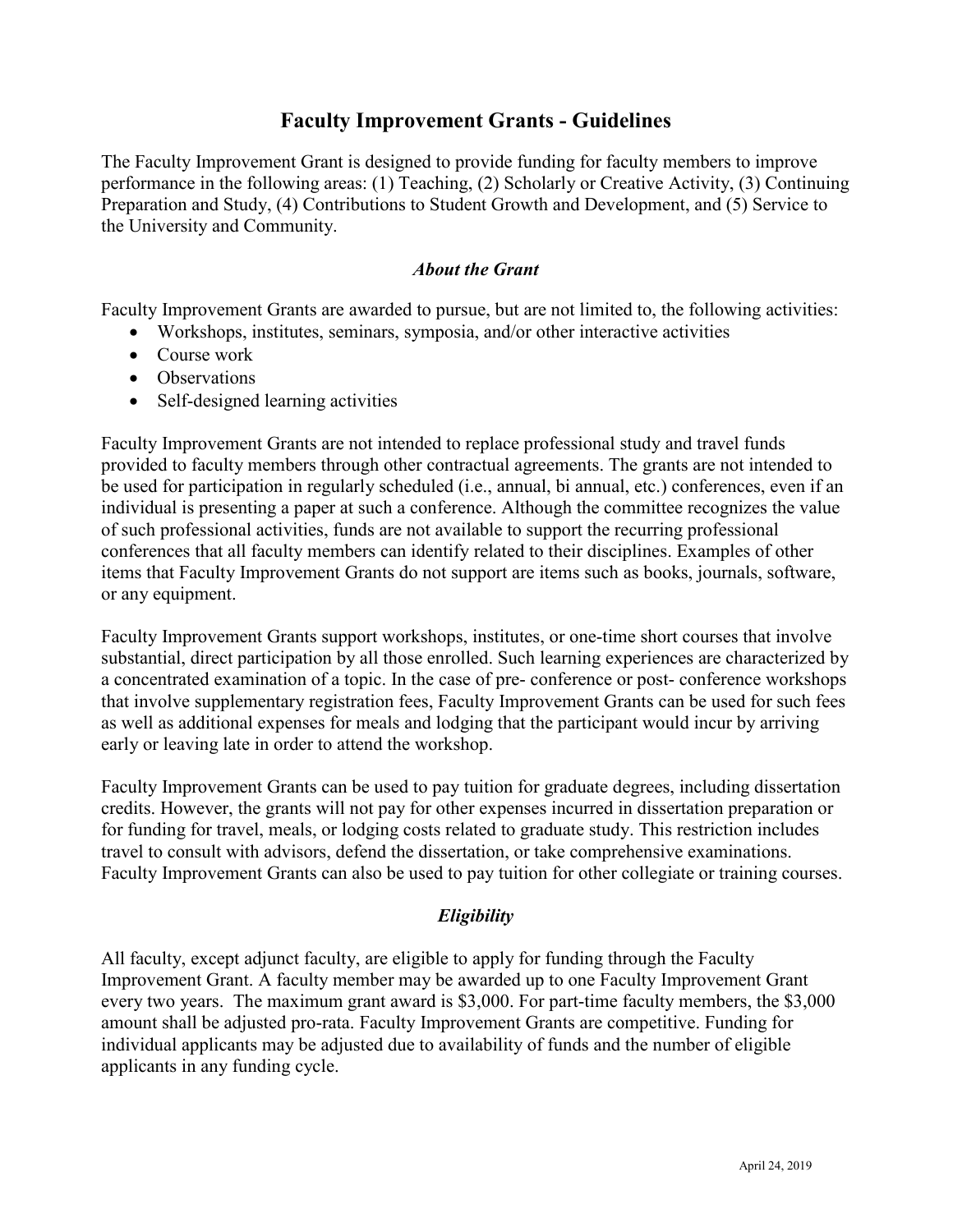### *Deadlines*

There are two FIG review cycles per year, with deadlines in mid-October and mid-March. Applications must indicate that they were received in the office of the appropriate Dean on or before the date of the deadline.

### *Application Process*

Applicants should provide fully completed application forms with descriptions of proposed activities to the Dean of their college or unit Director by the required deadline.

**Applicant Statement:** Applicants should include a written statement describing and justifying their activity. **The statement shall not exceed eight pages**. The statement should include a clear description of the proposed activity and timeline of when events will take place. Please note that applications will be read by committee members unfamiliar with the applicant's discipline. Clarity and completeness of the description of the activity is critical. The statement should also explain how the proposed activity will affect their performance in any of these five areas: (1) Teaching, (2) Scholarly or Creative Activity, (3) Continuing Preparation and Study, (4) Contributions to Student Growth and Development, and/or (5) Service to the University and Community.

**Budget Sheet:** Applicants must use the attached Budget Sheet and provide documentation/source of costs. Specific details about dates of study or travel and costs being requested must be provided.

#### **Additional Information and Attachments:**

- Attach information describing the workshop or institute showing costs to the application. Clearly identify (i.e. circle) the pertinent section and cost.
- Requests for course tuition payment should include documentation of number of credits to be taken, costs per credit, and dates of the term when credits will be earned. Attach a copy of the fee statement and other supporting documentation.
- **Applications must be received before the event occurs**. No application will be considered if the application is received in the appropriate Dean's office after participation in the activity. Please be aware that if faculty submit an application and attend an event before being notified of funding, they may be responsible for expenses if the grant is not approved.

#### *Review Process*

The Office of the Provost staff will make copies of applications to distribute to members of the Faculty Improvement Grant Sub-Committee. Committee members will individually review applications using the Faculty Improvement Grant Evaluation Form posted below. After reviewing the applications the members will convene to make recommendations to the Office of the Provost. Recommendations will be made based on clarity of the proposal and justification of its impact on improvement in any of the five areas listed above. Some preference will alsobe given to those who have not been awarded grants within the last seven years.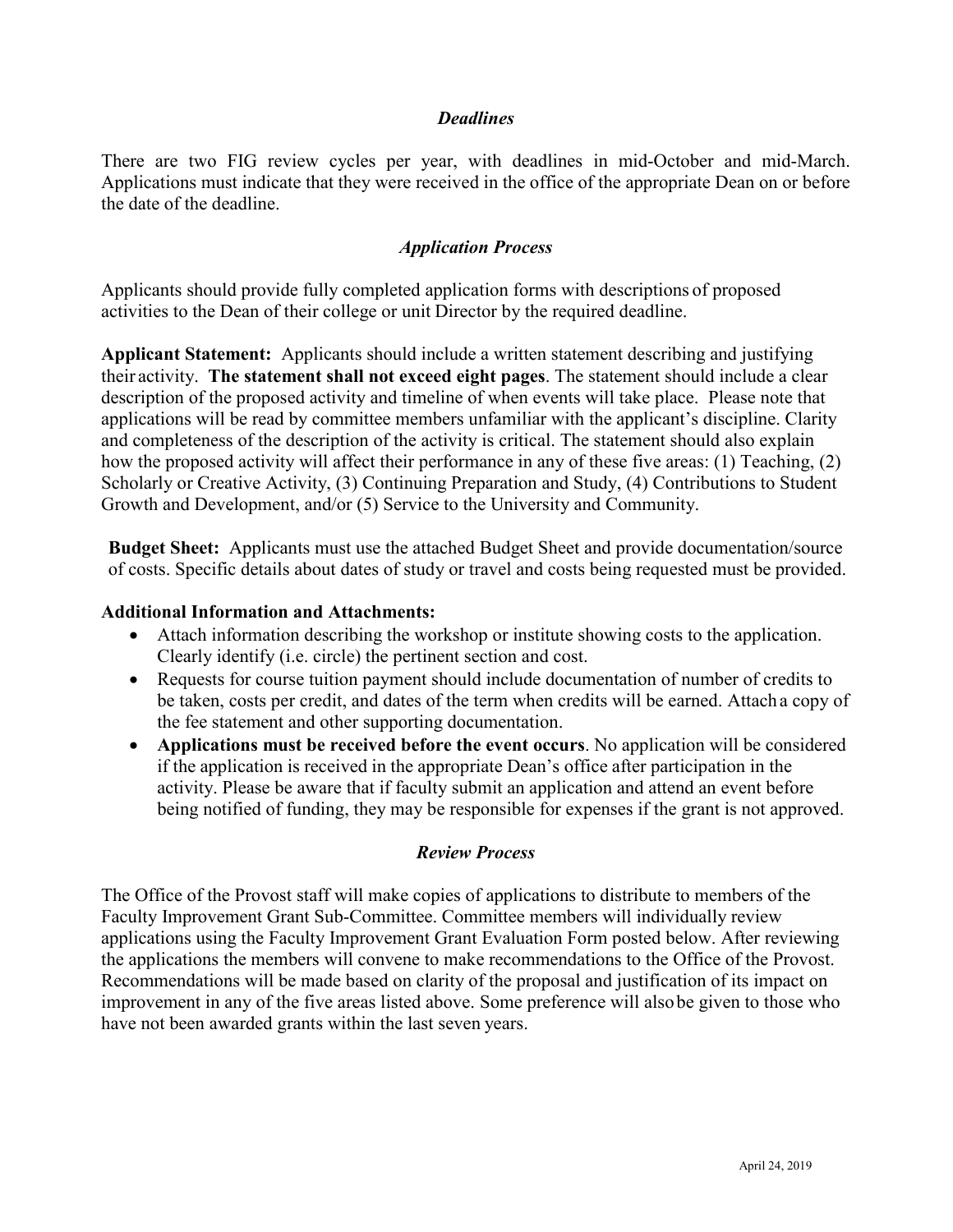## *Award Information*

- Following the grant period, each grant recipient shall submit a  $100 200$  word follow-up report to the Office of the Provost describing the activities supported by the Faculty Improvement Grant. Reports will be posted to the Academic Affairs Faculty Improvement Grant website. (See the website linked through the Academic Affairs home page.)
- The deadline for submission of expenses is within **5 days** after completion of the project for which the improvement grant was awarded, except for expenditures in the last month of the fiscal year which must be processed according to State of Minnesota guidelines. Claims submitted later may not be honored. There may be tax implications (see timely submission link at [https://www.mnsu.edu/busoff/travel/timely/index.html\)](https://www.mnsu.edu/busoff/travel/timely/index.html).
- Expenditures beyond the award will not be reimbursed through the Faculty Improvement grant.
- The State of Minnesota guidelines for lodging, meals, and transportation will be observed, **with the exception that transportation expenses are limited to \$1500**. See expense reimbursement link

https://www.mnsu.edu/busoff/travel/expensereimburse/01012018 12312018/ifo.html.

• When a grant is awarded, an individual cost center will be created for the applicant. The Office of the Provost staff will include this cost center in the award letter. This cost center should be used on reimbursement forms when the applicant is submitting their receipts to the Office of the Provost.